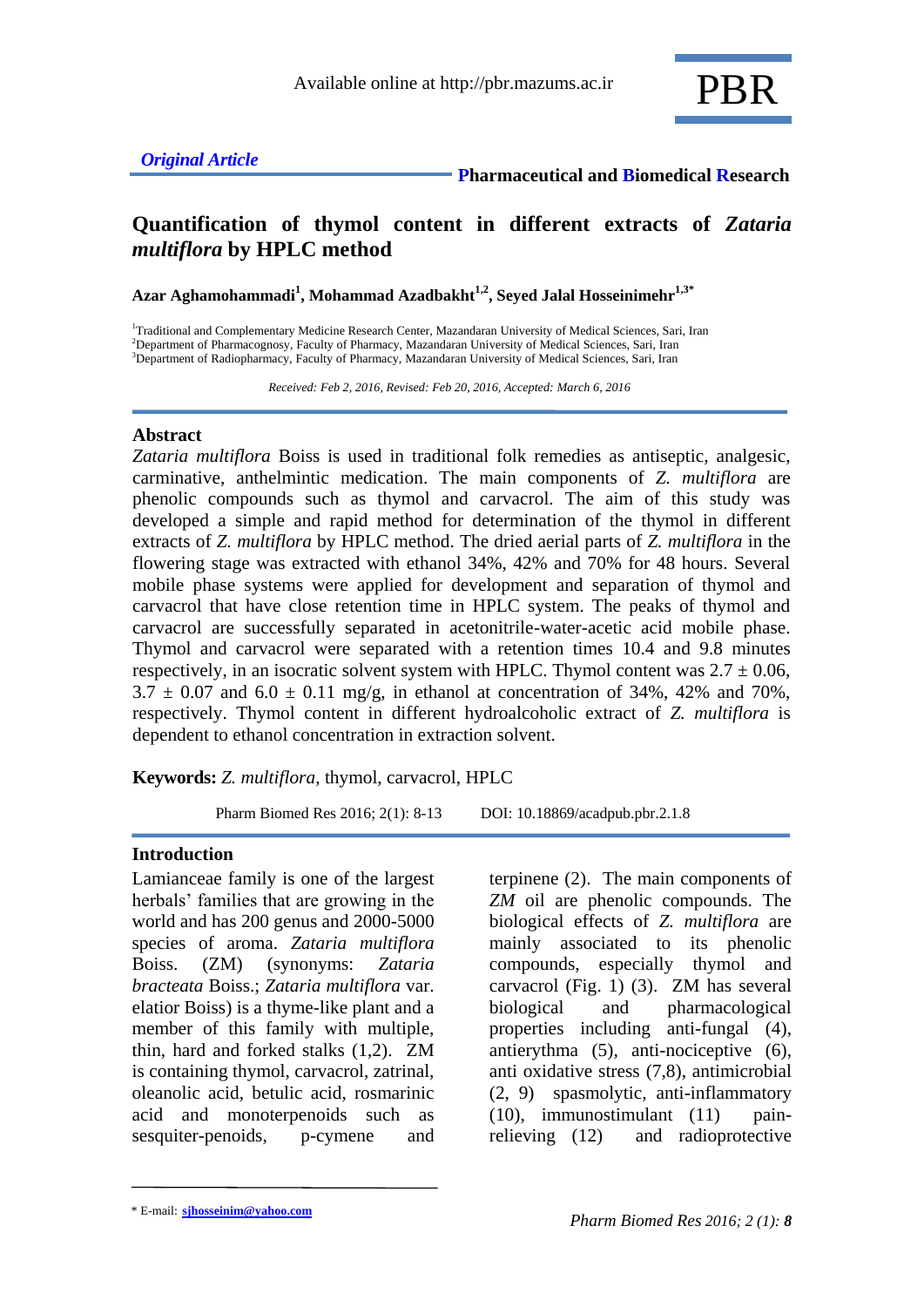

**Figure 1** Chemical structures of phenolic compound (thymol and carvacrol)

effects (13). In Iranian traditional medicine, *ZM* is used for carminative properties and analgesic. It is used for treatment of Candidiasis vaginitis and some pharmaceutical forms of this plant, such as syrups, drops, soft capsules and vaginal creams are sold as treatments for various diseases (2). Several studies analyzed carvacrol and thymol as the main compounds in the essential oil of ZM. Dehkordi *et al*. collected ZM from five different areas of Iran and analyzed its oils. According to the gas chromatography/mass spectrometry (GC-MS) data, the main oil constituents remained similar between plants from different geographical regions, but their relative quantities differed among plants from different regions. Thymol was the most abundant compound among all constituents in all samples (4).

In spite of the extensive uses of ZM in medicine and most of the pharmaceutical dosage forms, phytochemical investigations of ZM have been frequently focused on the essential oil and there are not any studies to standardized ZM hydroalcoholic extract to their thymol content and separation of thymol and carvacrol peaks by HPLC method.

However, type of solvent is affected on thymol extraction from extract. This study was performed for quantification of the thymol in different extracts of *ZM* by HPLC method.

#### **Materials and Methods**

#### *Plant material*

The dried aerial parts of *Zataria multiflora* was collected from their major growing areas around Firozabad city of Fars province GO (28.8194258° N, 52.5518705° W), Iran at the full flowering stage (June and July 2012). It was confirmed by a senior botanist Prof. Mohammad Azadbakht at the Mazandaran University of Medical Science, Iran (Herbarium number: F-1- 8-4-21). Five grams of the homogenous powder (1 mm in diameter mesh No. 18) with 50 ml hydroalcoholic solvent with ethanol 34%, 42% and 70% for 48 hours. The solution was filtered through filter paper. Thymol and carvacrol standard materials were purchased from Merck (Germany) and Sigma (Germany) companies.

## *Analysis*

The HPLC system consists of a model K-1001 solvent delivery system equipped with a Rheodyne injection valve (20 μl sample loop inserted) and a UV-Vis spectrophotometer detector model K-2600 set at 274 nm (all from Knauer Assoc., Germany). Analyze was performed by using an ODS-C18 column  $(150 \times 4.6 \text{ mm } \text{i.d., } 5 \text{ \mu m})$ particle size), and the corresponding guard column. All solvent were filtered and degassed earlier entering the column.

For separation of carvacrol (Merck, Germany) peak from thymol (Sigma, USA), different solvents as mobile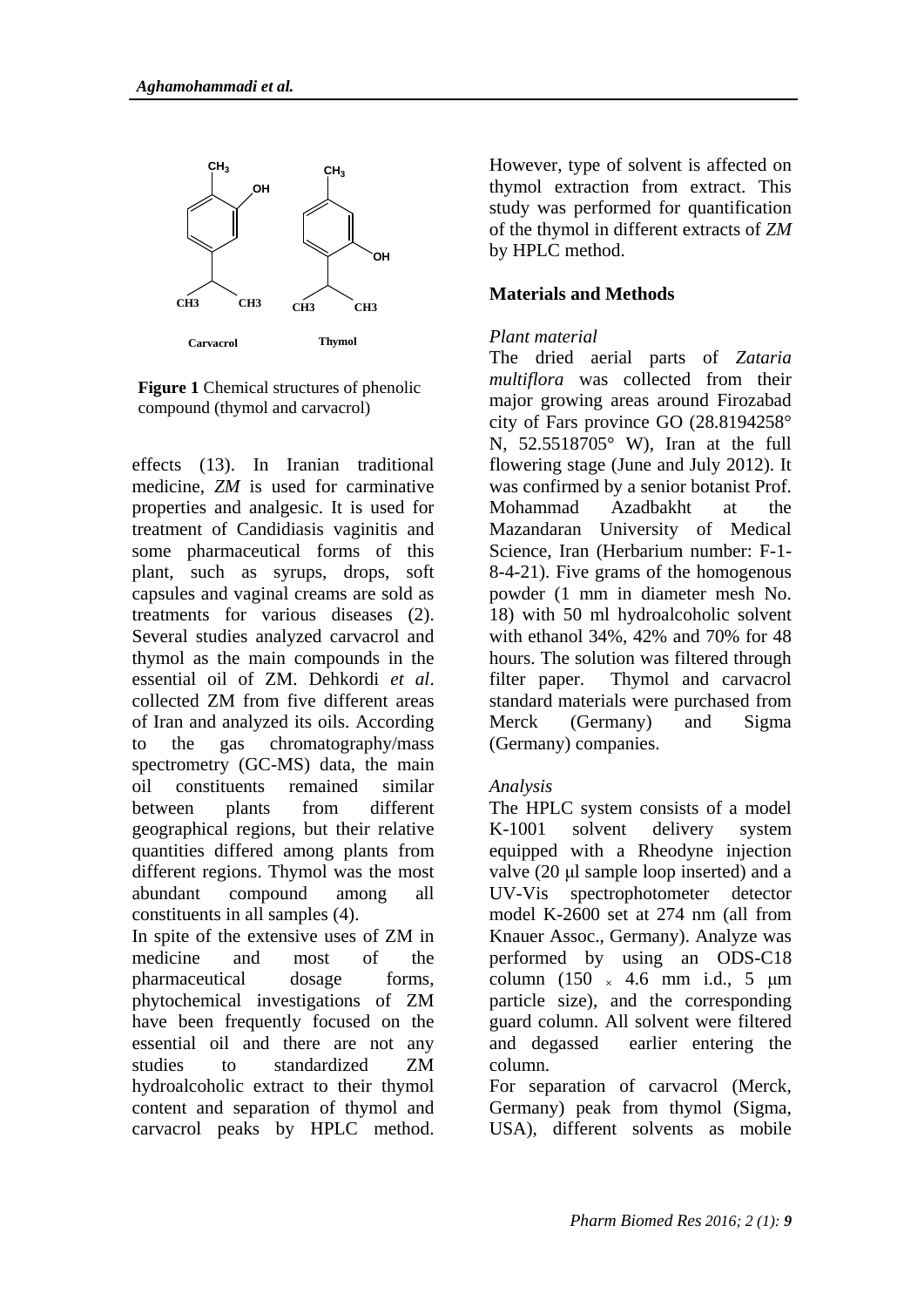phase in HPLC (methanol, acetic acid, water and acetonitrile) were used. Finally the mobile phase was selected an isocratic combination of acetonitrile: H<sub>2</sub>O: acetic acid  $(65:34:1)$ . The mobile phase flow rate was 1.0 ml/min, and all the measurements were done at ambient temperature. In this mobile phase, the peaks of thymol and carvacrol were successfully separated in the samples and pure peak of thymol was reached for quantification. Stock solutions of thymol (0.5 mg/ml) were prepared. Different concentrations (0.025, 0.05, 0.1, 0.25 and 0.5 mg/ml) were prepared from stock solution.

## *Statistical analysis*

Data were presented as mean ± standard deviation (SD) for three experiments. The results were analyzed by Excel software.

## **Result**

The separation of thymol and carvacrol with reversed phase chromatography was provided with several mobile phases, because these phenols have similar chemical structures (Fig. 1). First we selected methanol-water mobile phase, however, thymol and carvacrol were not completely separated and with tailing in theirs chromatogram peaks. The best mobile phase was selected by varying proportion acetonitrile by adding acetic acid. Thymol and carvacrol was separated by best mobile phase of acetonitrile:  $H_2O$ : acetic acid (65:34:1) at isocratic elution. In ZM extract, thymol and carvacrol were showed a retention times 10.4 and 9.8 minutes, respectively (Fig. 2). For finding of each peaks is on thymol or cravacrol, we injected thymol and carvacrol standards also addition of these standards to extract for

adjustments of these phenols in Zatraia extract (Fig. 3).

Calibration graph was performed using the external standard technique following linear regression analysis by plotting concentration against peak area. Figure 3 shows the equations got for the calibration graphs and the regression coefficients  $(r^2 = 0.998)$  (Fig 4). Samples of ZM extract (70, 42 and 34% hydroalcoholic extract) were injected three times and chromatographs were reached. These samples were quantified from line equation of calibration curve, which was got from thymol standards. Table 1 showed the thymol in each hydroalcholic extracted samples. Thymol content was  $2.7 \pm 0.06$ ,  $3.7 \pm 1$ 0.07 and  $6.0 \pm 0.11$  mg/ g dried extract for ethanol concentration of 34, 42 and 70%, respectively.

## **Discussion**

Z. *multiflora* has several biological and pharmacological properties. ZM is acted as an antimicrobial in the food industry (14-17) and used as an antispasmodic, anesthetic agent in Iranian traditional medicine (14). There are many studies that show that Z. *multiflora* has antibacterial (9) antifungal and antioxidant (7, 8) activities. Thymol acts on the microbial cell membrane and causes substantial morphological damage, resulting in a change in permeability and the release of cellular contents (18,19). In previous studies, GC-MS instrument was performed for analysis the essential oil of ZM. The content of thymol in *Zataria* hydro alcoholic extract was analyzed by HPLC method, but the carvacrol peak was not identified in chromatography method (13). ZM is used as an important herbal medicine in Iranian traditional medicine for 1000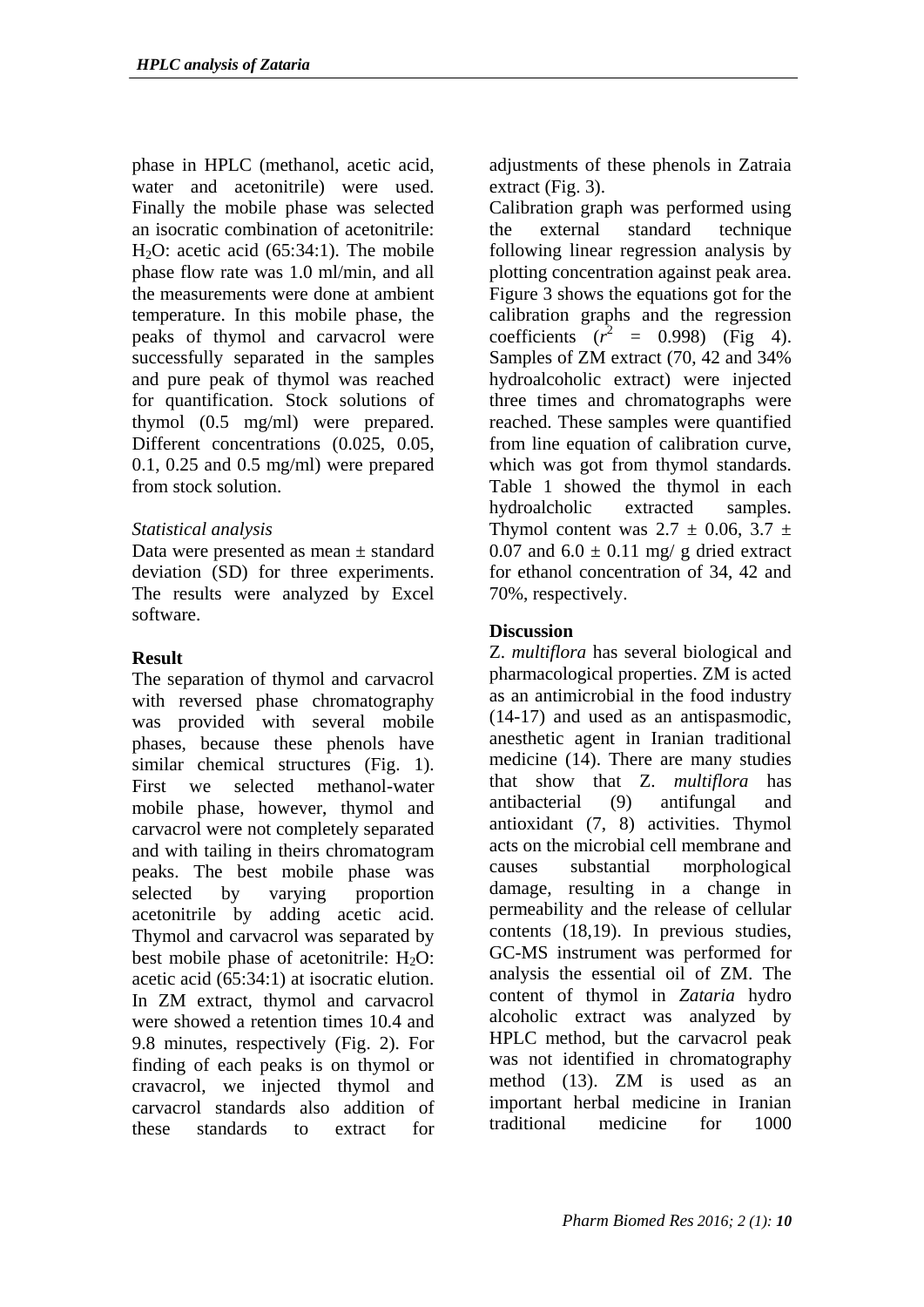

**Figure 2** HPLC chromatograms of *Zataria multiflora* extract and thymol analyses with a mobile phase of acetonitrile:  $H_2O$ : acetic acid (65:34:1).



**Figure 3** HPLC chromatograms of *Zataria multiflora* extract + thymol and *Zataria multiflora* extract + carvacrol that analyses with a mobile phase of acetonitrile:  $H_2O$ : acetic acid (65:34:1)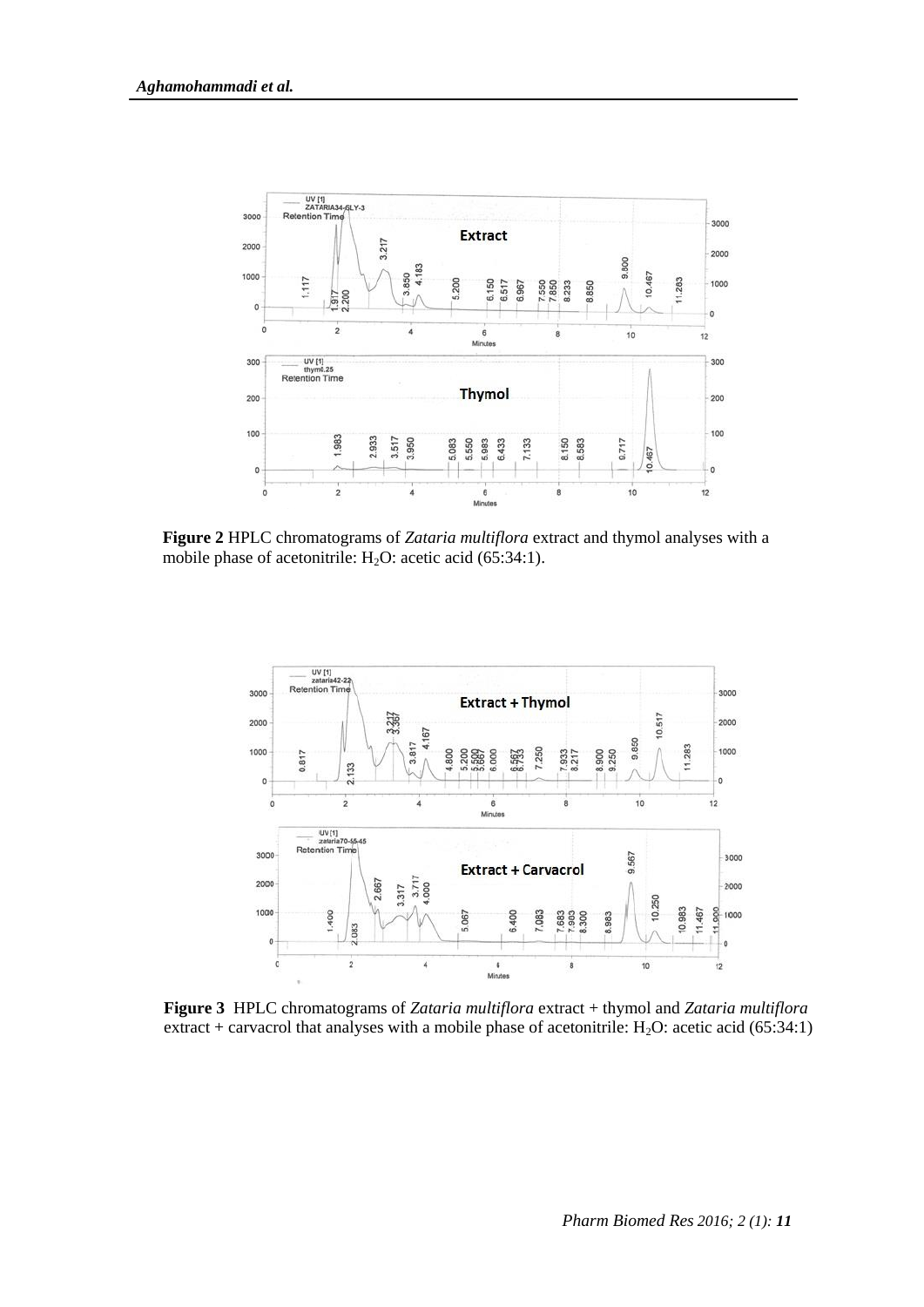

**Figure 4** Thymol calibration curve

**Table 1** Thymol content in different hyroalcoholic extract of *Zataria multiflora* extracted with different proportion of ethanol.

| Thymol $mg/g$          |
|------------------------|
| extract                |
| $(\text{mean} \pm SD)$ |
| $6.0 \pm 0.11$         |
| $3.7 \pm 0.07$         |
| $2.7 \pm 0.06$         |
|                        |

years to cure stomachache and agitation, and to combat insect bites (Canon of Medicine) (10) ZM can be natural therapeutic agents for the treatment of alzheimer's disease. Antioxidant, antiinflammatory, and anticholinesterase properties of thymol might contribute to its beneficial effects (20). [Kavoosi](http://www.sciencedirect.com/science/article/pii/S0278691512004164) showed that *ZM* mitigated oxidative stress and may be used in the therapy of oxidative damage accompanying hyperglycemia and some inflammatory conditions (8). Thymol and carvacrol are isomeric non-polar phenolic compounds that only slightly soluble in water at neutral pH, but it is extremely soluble in alcohols and other organic solvents. As results showed in figure 2, thymol has retention time about 1 minute more than carvacrol, it is

showed thymol is more non-polar than carvacrol in chemical structure. Thymol and carvacrol have similar chemical structure with a difference in position of hydroxyl group (Fig. 1). Hydroxyl group is close to short chain of isopropyl for thymol, while this group is close to methyl group for carvacrol. The positions of hydroxyl group affect on polarity of these phenol. One of aims of our study was effects of percentage of ethanol on extraction of thymol from ZM herb, because thymol is most phenolic compound in this herb for pharmacological effects. Thymol (2 isopropyl-5-methylphenol) is found in oil and extract of thyme and plants including *Thymus vulgaris* and *ZM*. Thymol is soluble in aqueous ethanol, and highly soluble in non-polar organic solvents, and the result of our study showed that the thymol content increase in *Z. multiflora* extract by rising of ethanol proportion. It was  $2.7 \pm 0.06$ and  $6.0 \pm 0.11$  mg/g in ethanol 34 and 70%, respectively.

## **Conclusion**

In this study was established a mobile phase for separation of thymol and carvacrol as phenolic compounds in ZM by using HPLC method. This method is useful tool for assay thymol in ZM extract as pharmaceutical dosage form, which it is one of important herbal medicine. We showed that concentration of thymol in hydroalcoholic extract of *ZM* is dependent to ethanol concentration in extraction solvent.

#### **Conflict of interest**

The authors declared no potential conflict of interest with respect to the authorship, and/or publication of this study.